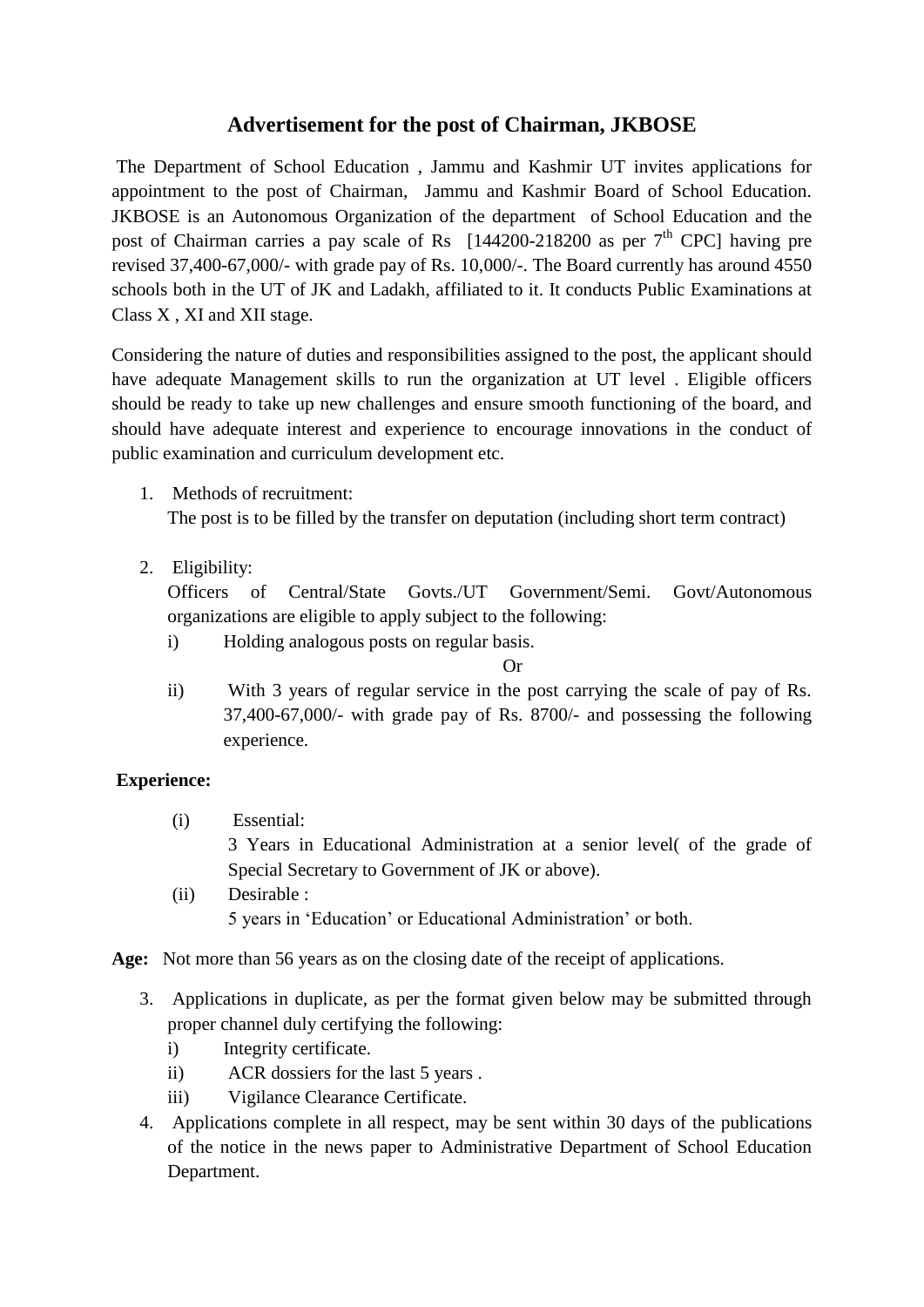## FORMAT

Application for the post of Chairman, Jammu and Kashmir Board of School Education (JKBOSE) an Autonomous Organization of School Education Department JKUT.

> Affix passport size photograh

| 1              | Name and address (in<br>block letter         |               |                            |      |         |          |           |
|----------------|----------------------------------------------|---------------|----------------------------|------|---------|----------|-----------|
| 2              | Date of birth (in                            |               |                            |      |         |          |           |
|                | Christian era):                              |               |                            |      |         |          |           |
| 3              | Date of retirement under                     |               |                            |      |         |          |           |
|                | Central Govt. rules                          |               |                            |      |         |          |           |
|                |                                              |               |                            |      |         |          |           |
|                |                                              |               |                            |      |         |          |           |
| 4              | Educational                                  |               | University                 | Year | Subject | $%$ of   |           |
|                | Qualification (use an                        | Examinatio    | board                      |      | /area   | marks    |           |
|                | extra sheet if required)                     | n Passed      |                            |      |         | /grade   |           |
|                |                                              | Graduation    |                            |      |         |          |           |
|                |                                              | Post          |                            |      |         |          |           |
|                |                                              | Graduation    |                            |      |         |          |           |
|                |                                              | Research      |                            |      |         |          |           |
|                |                                              | Any other     |                            |      |         |          |           |
| 5              | Publication, if any, in the                  |               |                            |      |         |          |           |
|                | relevant field, give brief                   |               |                            |      |         |          |           |
|                | details                                      |               |                            |      |         |          |           |
| 6              | Details of employment                        | Office        | Post held                  | From | To      | Scale of | Nature    |
|                | in chronological order.                      | institution   |                            |      |         | pay &    | of duties |
|                |                                              |               |                            |      |         |          |           |
|                |                                              |               |                            |      |         |          |           |
|                | )Use an extra sheet in                       |               |                            |      |         | basic    | (in)      |
|                | case your desire to give<br>more information |               |                            |      |         | pay      | detials   |
|                |                                              |               |                            |      |         |          |           |
|                |                                              |               |                            |      |         |          |           |
|                |                                              |               |                            |      |         |          |           |
| $\overline{7}$ | Nature of the post                           | Nature        | With effect from           |      |         |          |           |
|                | currently held                               | Adhoc         |                            |      |         |          |           |
|                |                                              | Permanent     |                            |      |         |          |           |
| 8              | State whether present                        |               |                            |      |         |          |           |
|                | employment is held on                        |               |                            |      |         |          |           |
|                | deputation/contract basis                    |               |                            |      |         |          |           |
|                | alongwith date from the                      |               |                            |      |         |          |           |
|                | which the same is held                       |               |                            |      |         |          |           |
|                |                                              |               |                            |      |         |          |           |
| 9              | Additional information,                      | i)            | Central                    |      |         |          |           |
|                | if any                                       |               | Government                 |      |         |          |           |
|                |                                              | $\mathbf{ii}$ | <b>State</b><br>Governemnt |      |         |          |           |